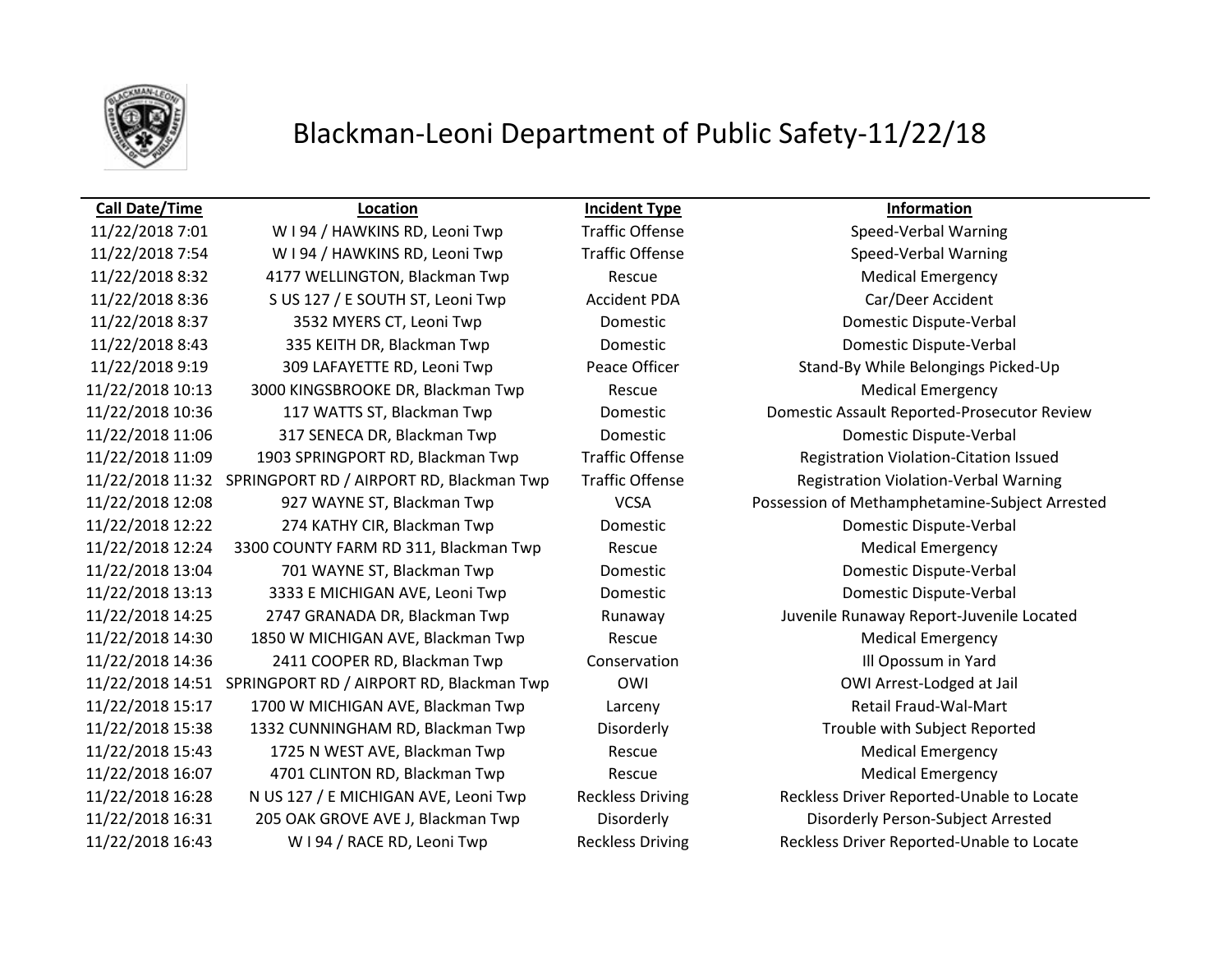

## Blackman-Leoni Department of Public Safety-11/22/18

## **Call Date/Time Location Incident Type Information**

11/22/2018 16:47 3333 E MICHIGAN AVE, Leoni Twp Larceny Retail Fraud-Meijer 11/22/2018 16:54 S US 127 / E SOUTH ST, Leoni Twp Traffic Offense Speed-Verbal Warning 11/22/2018 17:49 COOPER RD / E PARNALL RD, Blackman Twp Domestic Domestic Dispute-Verbal 11/22/2018 18:11 3401 COOPER ST, Blackman Twp Disorderly Trouble with Subject Reported 11/22/2018 19:09 N WEST AVE / BOARDMAN RD, Blackman Twp Accident PDA Two Vehicle Accident-No Injuries 11/22/2018 19:38 3501 WILDWOOD AVE, Blackman Twp Inspections Other Liquor Inspection-Bowling Alley 11/22/2018 19:44 142 E I 94, Leoni Twp Traffic Offense Defective Equipment-Verbal Warning 11/22/2018 19:52 5684 TRAILER PARK DR, Leoni Twp Rescue Medical Emergency 11/22/2018 20:35 FALAHEE RD / FORD AVE, Leoni Twp Traffic Offense Speed-Verbal Warning 11/22/2018 20:44 N ELM RD / SEYMOUR AVE, Blackman Twp Motorist Assist Motorist Assist-Vehicle Problem 11/22/2018 20:44 FALAHEE RD / FORD AVE, Leoni Twp Traffic Offense Speed-Verbal Warning 11/22/2018 21:02 E I 94 / S US 127, Blackman Twp Traffic Offense Traffic Red Light-Citation Issued 11/22/2018 21:08 6027 ANN ARBOR RD, Leoni Twp Domestic Domestic Assault Arrest-Lodged at Jail 11/22/2018 21:35 4724 WALZ RD, Leoni Twp Rescue Medical Emergency 11/22/2018 21:40 2801 CARRIAGE LN, Blackman Twp Rescue Medical Emergency 11/22/2018 22:03 1700 W MICHIGAN AVE, Blackman Twp Disorderly Disorderly Person-Subject Arrested 11/22/2018 22:28 4113 PAGE AVE, Leoni Twp Rescue Medical Emergency 11/22/2018 22:31 2631 AIRPORT RD, Blackman Twp Traffic Offense Defective Equipment-Verbal Warning 11/23/2018 1:01 3300 SPIREA CT 417, Blackman Twp Rescue Rescue Medical Emergency 11/23/2018 2:28 2410 W MAIN ST, Blackman Twp Fire Fire Fire False Fire Alarm 11/23/2018 2:29 3797 W MICHIGAN AVE, Blackman Twp Alarm Alarm False Burglar Alarm 11/23/2018 3:02 1702 W NORTH ST, Blackman Twp Domestic Domestic Assault Arrest-Lodged at Jail

11/22/2018 17:29 4530 PAGE AVE, Leoni Twp Peace Officer Welfare Check on Subject-Unable to Locate 11/22/2018 18:50 1700 W MICHIGAN AVE, Blackman Twp MDOP Damage to Property Reported-Wal-Mart 11/22/2018 20:52 1425 N ELM RD, Blackman Twp Suspicious Situation Suspicious Subjects Reported-Checked OK 11/22/2018 21:34 4892 JACOBSON DR, Blackman Twp Inspection Prop Property Check-Open Door-Checked OK 11/22/2018 21:56 3152 E MICHIGAN AVE, Leoni Twp Peace Officer Welfare Check on Subject-Checked OK 11/22/2018 23:04 181 N STATE ST, Leoni Twp Peace Officer Welfare Check on Subject-Transported to Hospital